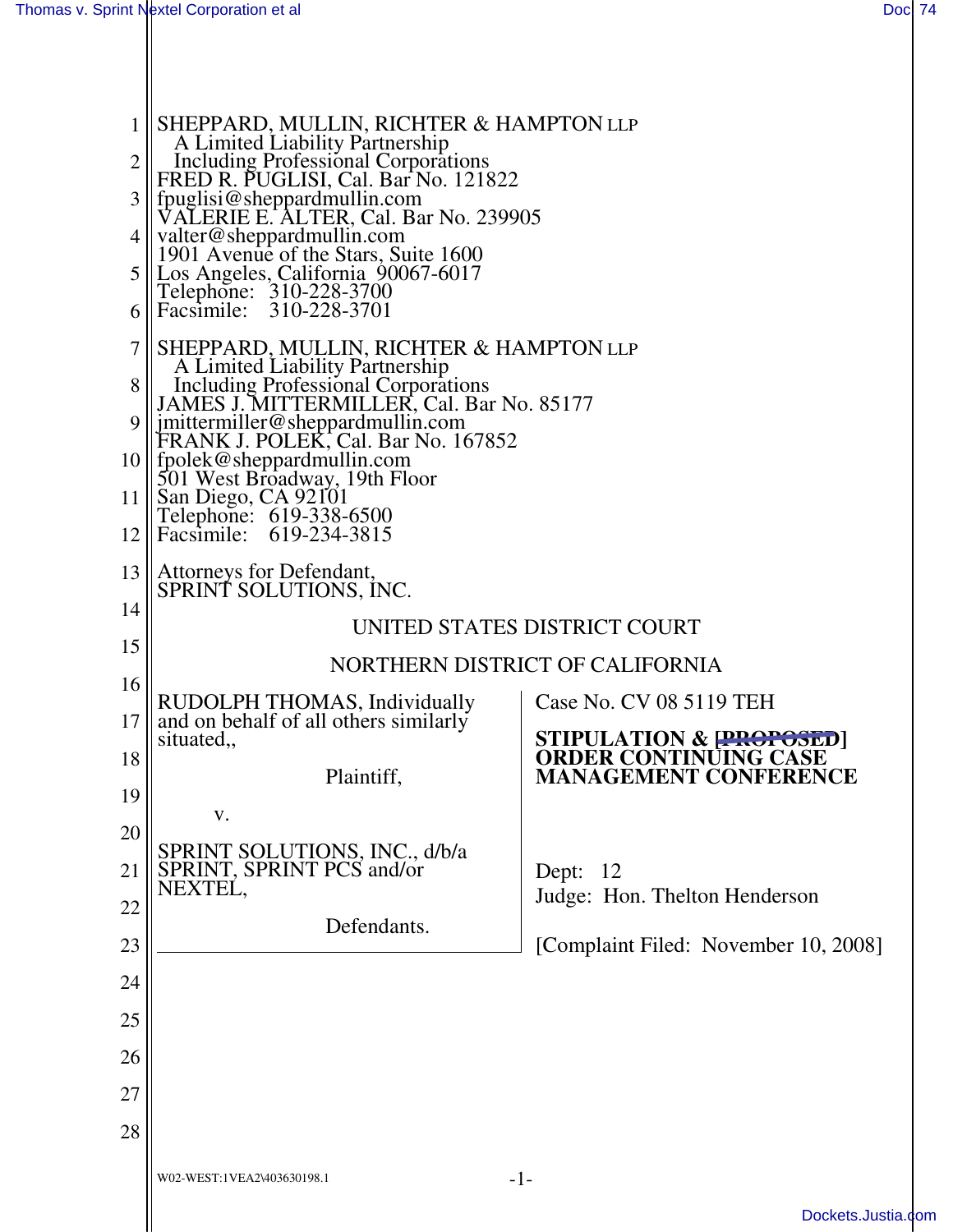| 1              | <b>STIPULATION</b>                                                                     |  |
|----------------|----------------------------------------------------------------------------------------|--|
| $\overline{2}$ | WHEREAS, on June 9, 2010, the Court entered an order scheduling a case                 |  |
| 3              | management conference on October 4, 2010 for control purposes, and ordered the         |  |
| $\overline{4}$ | parties to advise the Court in a stipulated request to continue the case management    |  |
| 5              | conference for not more than 120 days if the FCC matter has yet to be resolved by      |  |
| 6              | that date;                                                                             |  |
| 7              |                                                                                        |  |
| 8              | WHEREAS, on September 28, 2010, the Court entered an order continuing                  |  |
| 9              | the case management conference to January 31, 2011 at 1:30 p.m. and ordered that       |  |
| 10             | the parties file a joint case management conference statement on or before             |  |
| 11             | January 24, 2011;                                                                      |  |
| 12             |                                                                                        |  |
| 13             | WHEREAS, on January 25, 2011, the Court entered an order continuing the                |  |
| 14             | case management conference to April 25, 2011 at 1:30 p.m. and ordered that the         |  |
| 15             | parties file a joint case management conference statement on or before April 18,       |  |
| 16             | 2011;                                                                                  |  |
| 17             |                                                                                        |  |
| 18             | WHEREAS, on April 19, 2011, the Court entered an order continuing the                  |  |
| 19             | case management conference to June 20, 2011 at 1:00 a.m. and ordered that the          |  |
| 20             | parties file a joint case management conference statement on or before June 13,        |  |
| 21             | 2011;                                                                                  |  |
| 22             |                                                                                        |  |
| 23             | WHEREAS, the FCC matter has not yet been resolved as of the date of filing             |  |
| 24             | of this Stipulation;                                                                   |  |
| 25             |                                                                                        |  |
| 26             | The parties STIPULATE that the case management conference shall be                     |  |
| 27             | continued to August 22, 2011 at 1:30 p.m., or any date thereafter convenient for the   |  |
| 28             | Court's calendar, unless the FCC resolves the matter prior to that date, in which case |  |
|                | $-2-$<br>W02-WEST:1VEA2\403630198.1                                                    |  |
|                |                                                                                        |  |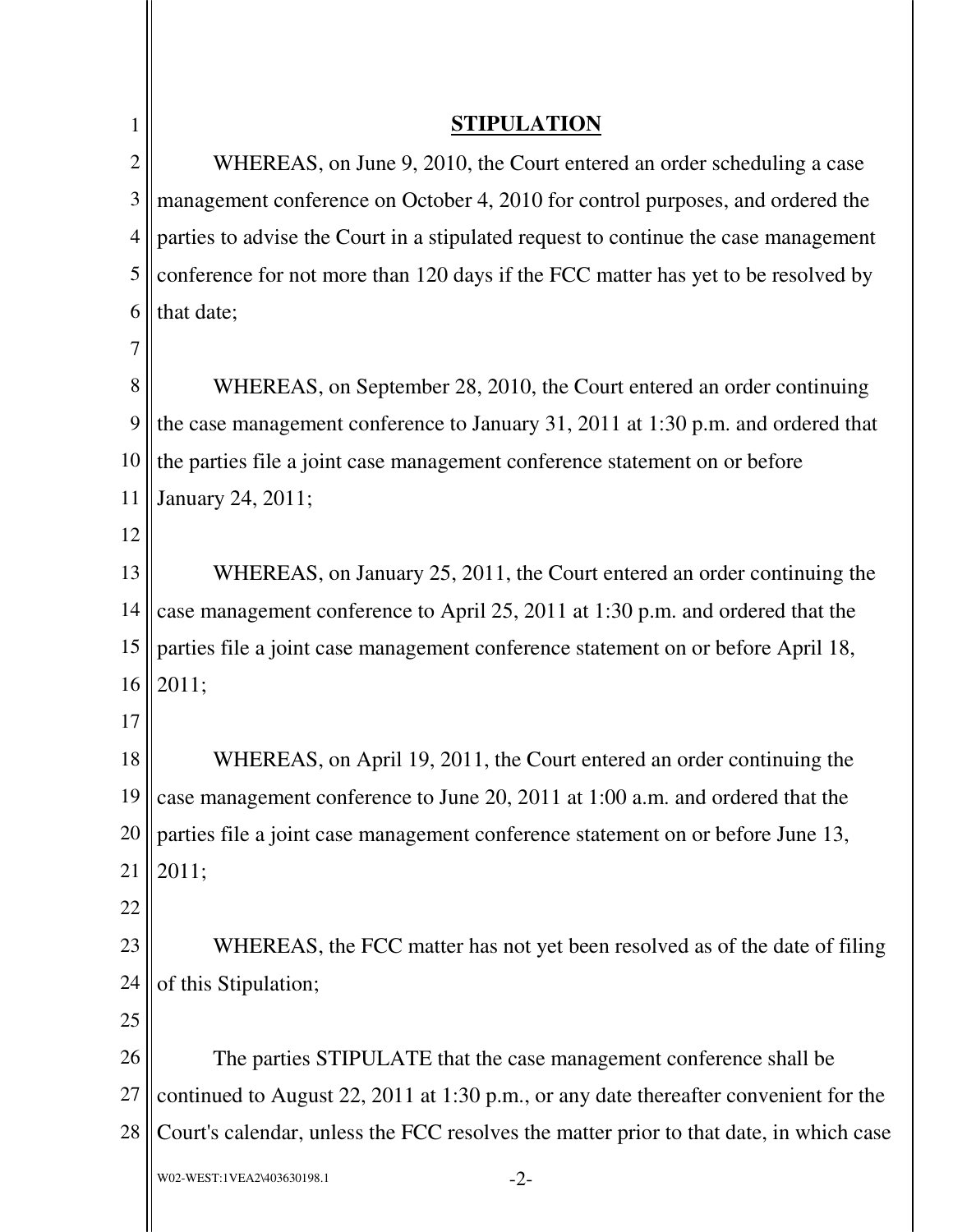| $\mathbf{1}$   | the parties will contact the Court within two weeks of the FCC's ruling and request |  |  |
|----------------|-------------------------------------------------------------------------------------|--|--|
| $\overline{2}$ | a case management conference with this Court within the earliest reasonable time    |  |  |
| 3              | frame.                                                                              |  |  |
| $\overline{4}$ |                                                                                     |  |  |
| 5              | If and when Plaintiffs move to lift the stay in this matter, Sprint Solutions       |  |  |
| 6              | will move to extend the stay and request that the Court refer Plaintiffs' claims to |  |  |
| 7              | arbitration in accordance with the provisions of Plaintiffs' contracts with Sprint  |  |  |
| 8              | Solutions and the very recently decided case of AT&T Mobility, LLC v. Concepcion,   |  |  |
| 9              | U.S. __, 131 S.Ct. 1740 (2011). Sprint Solutions understands that Plaintiffs will   |  |  |
| 10             | oppose such a motion.                                                               |  |  |
| 11             |                                                                                     |  |  |
| 12             | Dated: June 13, 2011                                                                |  |  |
| 13             | SHEPPARD, MULLIN, RICHTER & HAMPTON LLP                                             |  |  |
| 14             |                                                                                     |  |  |
| 15             | <b>By</b><br>/s Fred R. Puglisi                                                     |  |  |
| 16             | <b>FRED R. PUGLISI</b>                                                              |  |  |
| 17             | <b>Attorneys for Defendant</b>                                                      |  |  |
| 18             | SPRINT SOLUTIONS, INC.                                                              |  |  |
| 19             |                                                                                     |  |  |
| 20             | Dated: June 13, 2011                                                                |  |  |
| 21             | Meade & Schrag LLP                                                                  |  |  |
| 22             |                                                                                     |  |  |
| 23             | /s Michael Schrag<br><b>By</b>                                                      |  |  |
| 24             |                                                                                     |  |  |
| 25             | <b>Attorneys for Plaintiffs</b><br>RUDOLPH THOMAS and ASHLEE SMITH                  |  |  |
| 26             |                                                                                     |  |  |
| 27             |                                                                                     |  |  |
| 28             |                                                                                     |  |  |
|                | $-3-$<br>W02-WEST:1VEA2\403630198.1                                                 |  |  |
|                |                                                                                     |  |  |